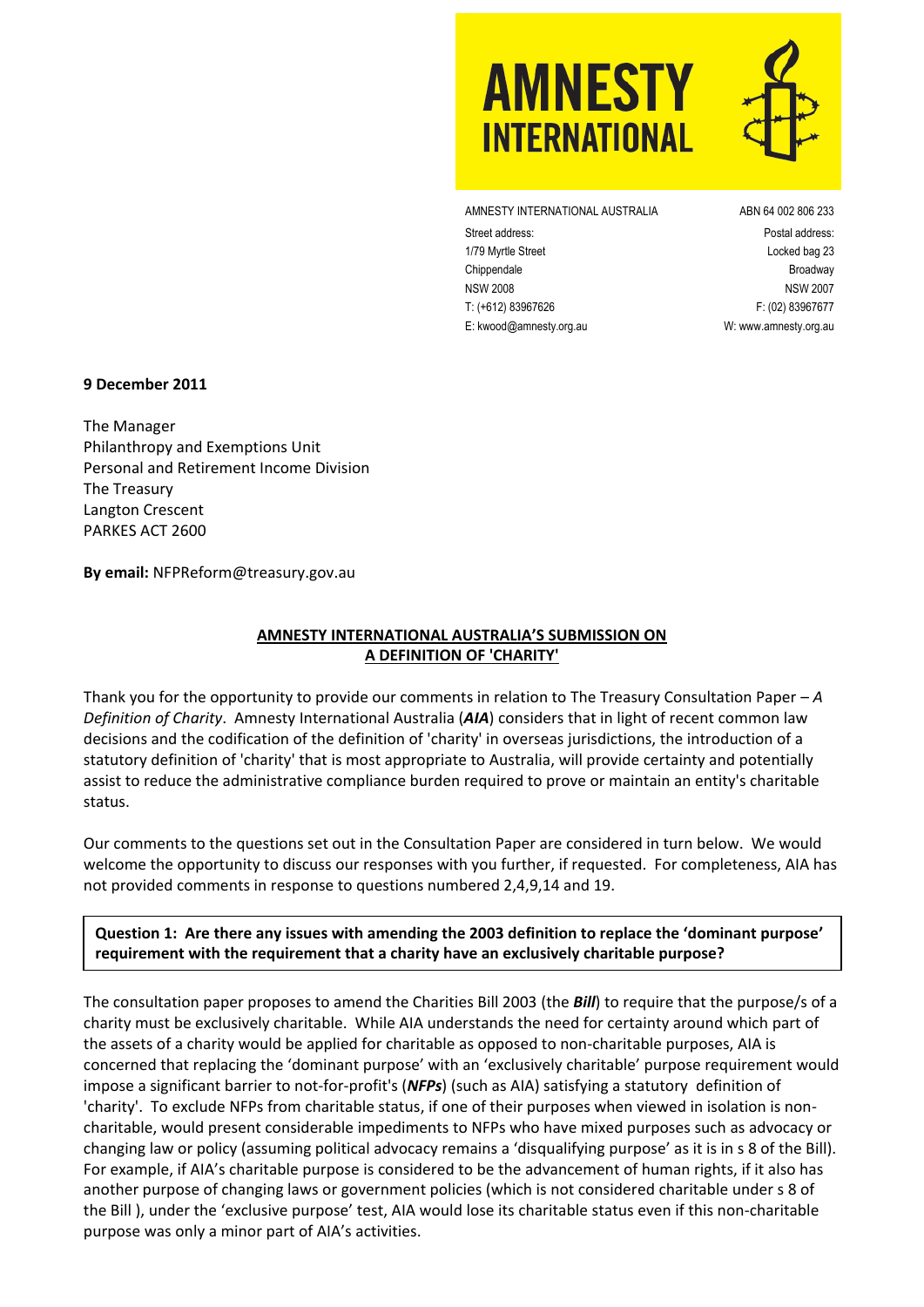AIA submits that the 'dominant purpose' requirement of the Bill in which an entity meets the definition of 'charity' provided it has at least: (i) a dominant purpose that is charitable; and (ii) any non-charitable purposes of the entity further or are in aid of the dominant purpose, presents the most inclusive and practical criterion for determining when an entity may be considered to be a charitable body.

The amendment proposed in the Consultation Paper regarding an 'exclusive purpose' requirement for charities also specifies that any non-charitable purpose of the entity "could only be incidental or ancillary to the charitable purpose."<sup>1</sup> AIA submits that this new 'exclusive purpose' test is not sufficiently distinct from the 'dominant purpose' test set out in the Bill to warrant any change to the 'dominant purpose' test. The 'dominant purpose' test similarly requires that any non-charitable purposes of the entity must "further or [be] in aid of, and [be] ancillary or incidental to its purposes that are charitable."<sup>2</sup>

Amending the 'dominant purpose' requirement could also exacerbate existing confusion regarding the difference between a charity's purposes and the charity's activities, particularly if an entity's charitable status hinged on this distinction.

**Question 2: Does the decision by the New South Wales Administrative Tribunal provide sufficient clarification on the circumstances when a peak body can be a charity or is further clarification required?**

AIA has no comment in response to this question.

**Question 3: Are any changes required to the Charities Bill 2003 to clarify the meaning of 'public' or 'sufficient section of the general community'?**

AIA submits that further clarification of s 7(2) of the Bill is necessary, as the draft provision provides:

a purpose is not directed to the benefit of a sufficient section of the general community if the people to whose benefit it is directed are numerically negligible

Accordingly, the provision offers no guidance on how to asses whether a group of beneficiaries is numerically negligible or not. It cannot be inferred from the wording whether numerical negligibility is to be assessed on an absolute or on a comparative basis.

Although it seems in some cases reasonable to prevent organisations working for the benefit of only a small group (e.g. the members of a specific family, employees of a specific employer) from being regarded as charitable, introducing an absolute minimum of beneficiaries necessary to constitute a sufficient section of the general community, could exclude genuinely charitable purposes. For example when only few people are subject to a specific human rights infringement (e.g. a suppressed religious minority), the purpose of protecting this minority's rights (e.g. freedom of religion) still remains aimed at achieving a universal good, (namely the protection of human rights in general) which needs to be regarded as being charitable. Further problematical examples such as independent schools in geographically isolated communities or organizations working for the benefit of people affected by a rare disease are listed as examples in the Consultation Paper. AIA submits that introducing an absolute number as a minimal requirement to constitute a sufficient section of the general community is not a suitable way to distinguish between entities working for the public benefit, and those working only for the interests of a private group.

l

 $1$  'The Definition of Charity Consultation Paper' October 2011, at paragraph 54.

 $2$  S. 6(1)(b) Exposure Draft Charities Bill 2003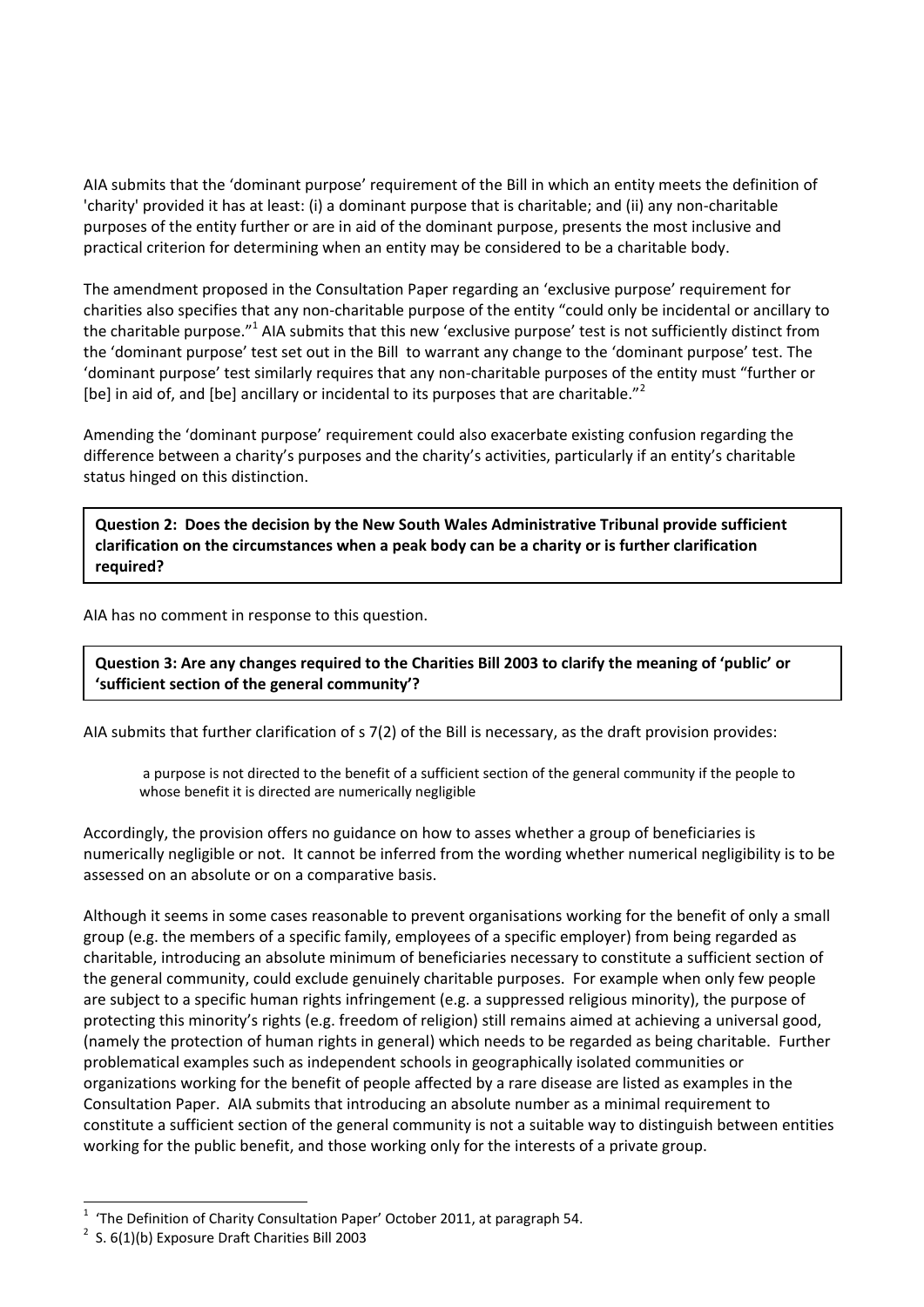It seems preferable to regard the test of numerical negligibility as being a comparative one. Following the recommendation of the Board of Taxation in its review of the Bill, 'sufficient section' might be defined as one which is not 'numerically negligible' compared with the size of that part of the community to whom the purpose would be relevant.

Following such a definition, the protection of a minority's human rights would constitute a purpose directed to a sufficient section of the general community as it is in fact directed to everyone to whom the purpose could be relevant (eg, all members of a specific religious group). Each person following this religious belief would be a potential beneficiary. The same reasoning would lead to regarding a school open for all children in a geographically isolated community and an organization working for the benefit of all people affected by a rare disease, as being for the 'public benefit'.

The distinction seems to be between such purposes directed to the benefit of a secluded group (a specific family or company) and those directed to the benefit of an open group to which everyone belongs who either voluntarily (religious belief, inhabitant of a geographically isolated community) or by chance (affected by a rare disease) fulfills the same criteria. While the former is directed to a private benefit only, the latter should be regarded as directed to the public benefit.

The meaning of 'public' and 'sufficient section of the general community' should be clarified by stating the test of numerical negligibility to be a comparative one and the openness or seclusion of a group of beneficiates to be one of the main indicators to distinguish between a public opposed to a merely private benefit.

# **Question 4: Are changes to the Charities Bill 2003 necessary to ensure beneficiaries with family ties (such as native title holders) can receive benefits from charities?**

AIA has no comments in response to this question.

**Question 5: Could the term 'for the public benefit' be further clarified, for example, by including additional principles outlined in ruling TR 2011/D2 or as contained in the Scottish, Ireland and Northern Ireland definitions or in the guidance material of the Charities Commission of England and Wales?**

AIA firmly believes that 'the promotion, protection and defence of human rights' should be explicitly listed as a 'charitable purpose'<sup>3</sup> and as a purpose for the 'public benefit'<sup>4</sup> (ie, as part of the definition of a charity). By appearing in the legislation itself, rather than in guidelines or rulings, this would remove any doubt that donors, Australian taxpayers or the Public Trustee (in relation to testamentary bequests) may have as to the charitable status of AIA and other human rights organisations.

Further, this would create more clarity around these definitions and bring them in line with other common law countries such as England and Wales which in the *Charities Act 2006 (UK)* provides that a 'charitable purpose' includes:

l 3 For example in section 10(1) of the *Charities Bill 2003* (Cth).

<sup>4</sup> For example in section 7 of the *Charities Bill 2003* (Cth).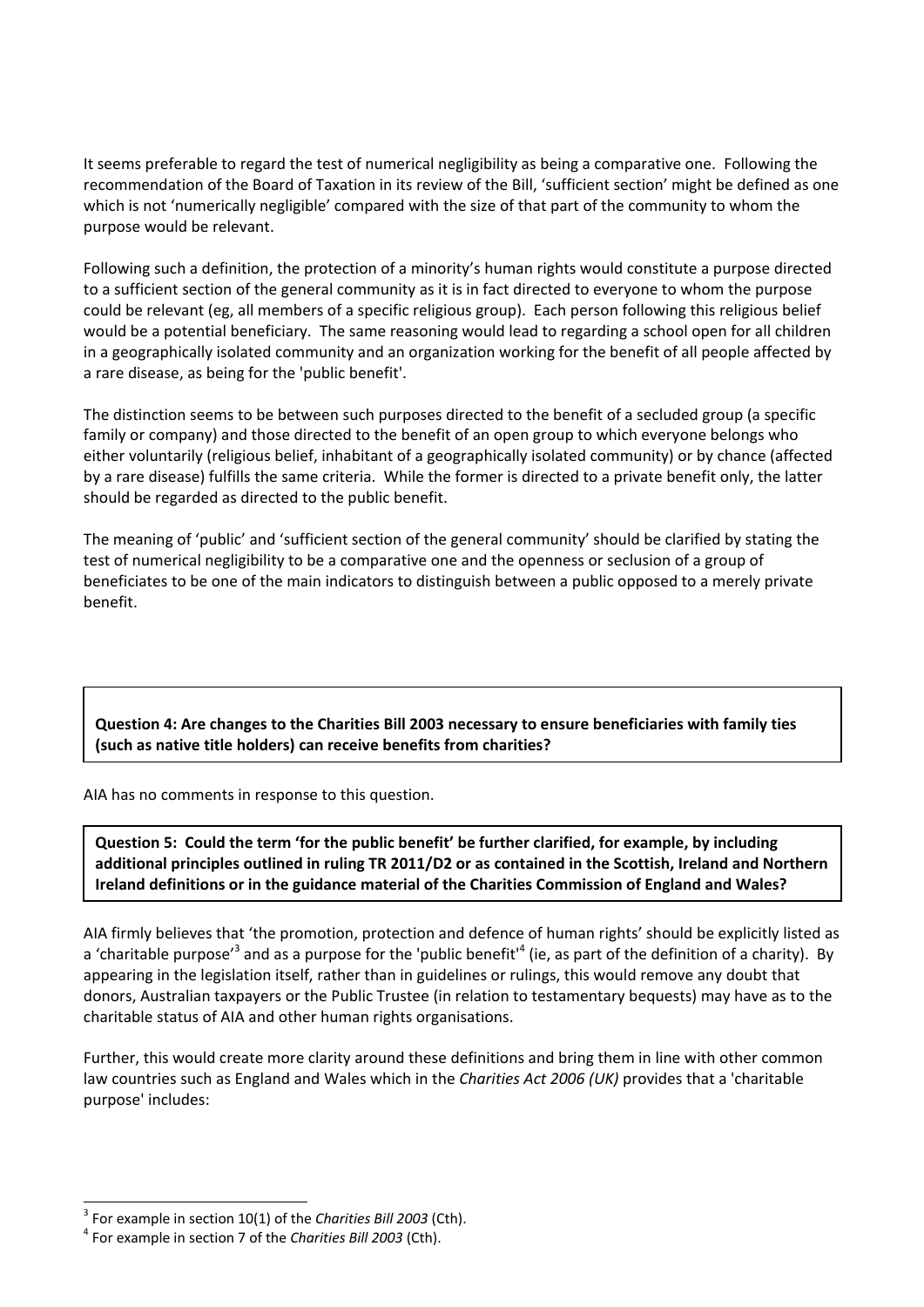the advancement of human rights, conflict resolution or reconciliation or the promotion of religious or racial harmony or equality and diversity<sup>5</sup>.

Furthermore, human rights standards and instruments have been a key part of the international legal framework since 1948 when the United Nations General Assembly resolved to adopt the Universal Declaration of Human Rights (*UDHR*). Since this adoption, the Australian Government has ratified 'particular provisions' of seven core United Nations human rights treaties<sup>6</sup> into domestic law. Examples include the *Human Rights Commission Act 1986 (Cth), Native Title Act 1993 (Cth), Industrial Relations Reform Act 1993 (Cth)*, *Sex Discrimination Act 1984 (Cth)*, *Family Law Reform Act 1995 (Cth), Anti-Discrimination Act 1997 (NSW) and the Equal Opportunity Act 1984 (SA)*.

In addition, the recent launch by the Attorney-General of 'Australia's Human Rights Framework' (the *Framework*) is further support for the view that the 'promotion, protection and defence of human rights' is a purpose for the public benefit. The primary objective of the Framework is to further protect and promote human rights in Australia. To this end, one of the key commitments of the Australian Government is to require new Bills and legislative instruments introduced into Parliament to be accompanied by a statement of compatibility with Australia's international human rights obligations<sup>7</sup>. Another key commitment is to establish a new Parliamentary Joint Committee to report to Parliament on matters relating to human rights referred to it by the Attorney-General.

Accordingly, AIA submit that explicit recognition of the promotion of human rights for all human beings as being for the public benefit and consequently charitable is appropriate.

**Question 6: Would the approach taken by England and Wales of relying on the common law and providing guidance on the meaning of public benefit be preferable on the grounds it provides greater flexibility?**

In AIA's experience, limited resources which otherwise could be directed towards achieving human rights outcomes are often expended on 'proving' that AIA is indeed a charity beyond the usual taxation compliance requirements (such as the charity taxation concession status) which requires the 'exempt entities provisions' in the *Income Tax Assessment Act 1997 (Cth)*) to be satisfied.

By explicitly defining the advancement of human rights in the statutory definition of 'charity' (as opposed to relying on the common law and published guidance) this would remove the necessity for AIA to continually 'reprove' that its purpose is for the 'public benefit'.

l

<sup>5</sup> Charities Act 2006 (UK), Part 2 (h) 'Appendix A: Definitions in Overseas Jurisdictions' in The Treasury, *A Definition of Charity*, Consultation Paper, October, 2011.

<sup>&</sup>lt;sup>6</sup> International Covenant on Civil and Political Rights; International Convention on the Elimination of All Forms of Racial Discrimination; International Convention on Economic, Social and Cultural Rights; Convention on the Elimination of All Forms of Discrimination against Women; Convention against Torture and Other Cruel Inhumane or Degrading Treatment or Punishment; Convention on the Rights of the Child; and Convention on the Rights of Persons with Disabilities.

<sup>7</sup> *Human Rights (Parliamentary Scrutiny) Bill 2010* and the *Human Rights (Parliamentary Scrutiny) (Consequential Provisions) Bill 2010*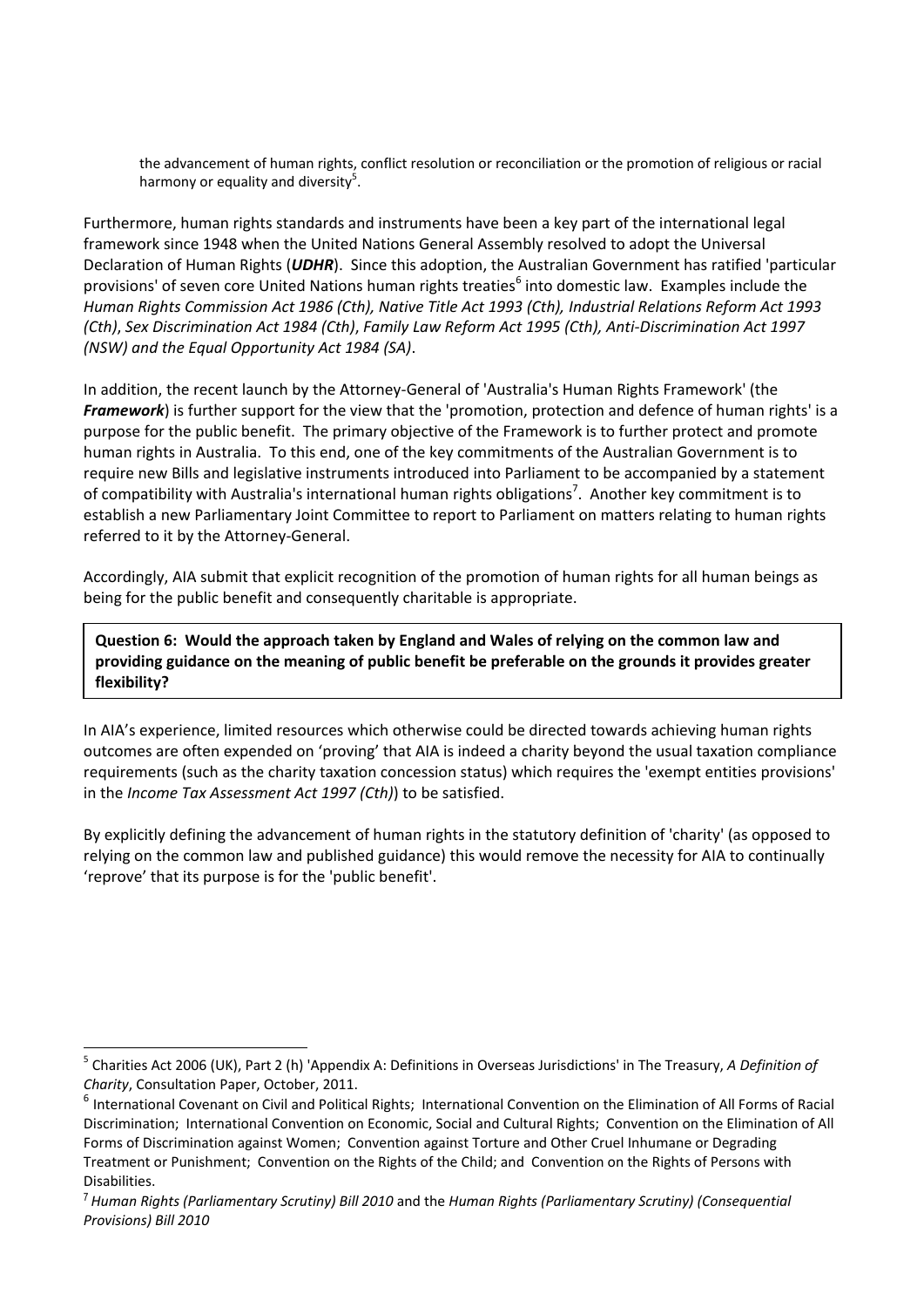## **Question 7: What are the issues with requiring an existing charity or an entity seeking approval as a charity to demonstrate they are for the public benefit?**

AIA submits that it is in the interests of the Australian taxpayers and donors to ensure that the organisations to which they donate and which derive a tax concession are in fact charities and thus for the public benefit.

It must however be borne in mind that taxpayers, donors and the charities themselves do not want to spend too great a proportion of that 'charitable dollar' on administrative costs, but rather on the beneficiaries of those charities. A balance must be struck between ensuring appropriate regulation and unnecessarily increasing a charity's administrative costs.

Greater clarification on when an entity's purpose is for the 'public benefit' (such as explicit recognition of the promotion and protection of human rights in the statutory definition of 'charity') will also reduce these unnecessary administrative costs.

**Question 8: What role should the ACNC have in providing assistance to charities in demonstrating this test, and also in ensuring charities demonstrate their continuing meeting of this test?**

AIA supports the move to overturn the presumption of public benefit for the first three heads of charity and require all entities seeking approval as a charity to meet the public benefit test as a means of increasing public confidence in the charitable sector. While the consultation paper suggests that little would be required by charities to demonstrate their compliance where the public benefit is self-evident, the Australian Charities and Not-for-Profits Commission (the *ACNC*) must provide clear guidance in the form of policy documents setting out in detail what is needed to demonstrate whether an entity is operating for the public benefit. This will not only provide clarity and certainty for charities, but also bring Australia in line with practice in overseas jurisdictions. The ACNC should also provide education and dedicated support services to assist charities with ongoing technical matters, such as how they can efficiently and effectively best demonstrate that the entity's purpose is for the public benefit.

#### **Question 9: What are the issues for entities established for the advancement of religion or education if the presumption of benefit is overturned?**

AIA has no comment in response to this question as it is not established for the advancement of religion or education.

**Question 10: Are there any issues with the requirement that the activities of a charity be in furtherance or in aid of its charitable purposes?**

As a starting position, AIA considers it important for the regulation of the charitable sector that Australia maintains an 'activities' condition in any statutory definition of a 'charity'. However, AIA believes that any such condition should not be so restrictive that it imposes an excessive administrative burden on charities in complying with this requirement.

As discussed above, AIA does not support the replacement of the term 'dominant purpose' with an 'exclusively charitable purpose' test, and therefore objects to an alteration of the requirement set out in s 4 of the Bill to reflect this 'exclusive purpose' test.

AIA submits that in light of the restrictive nature of the 'exclusive purpose' test, any amendment regarding the activities engaged in by a charity to reflect this new test would inevitably involve further restrictions to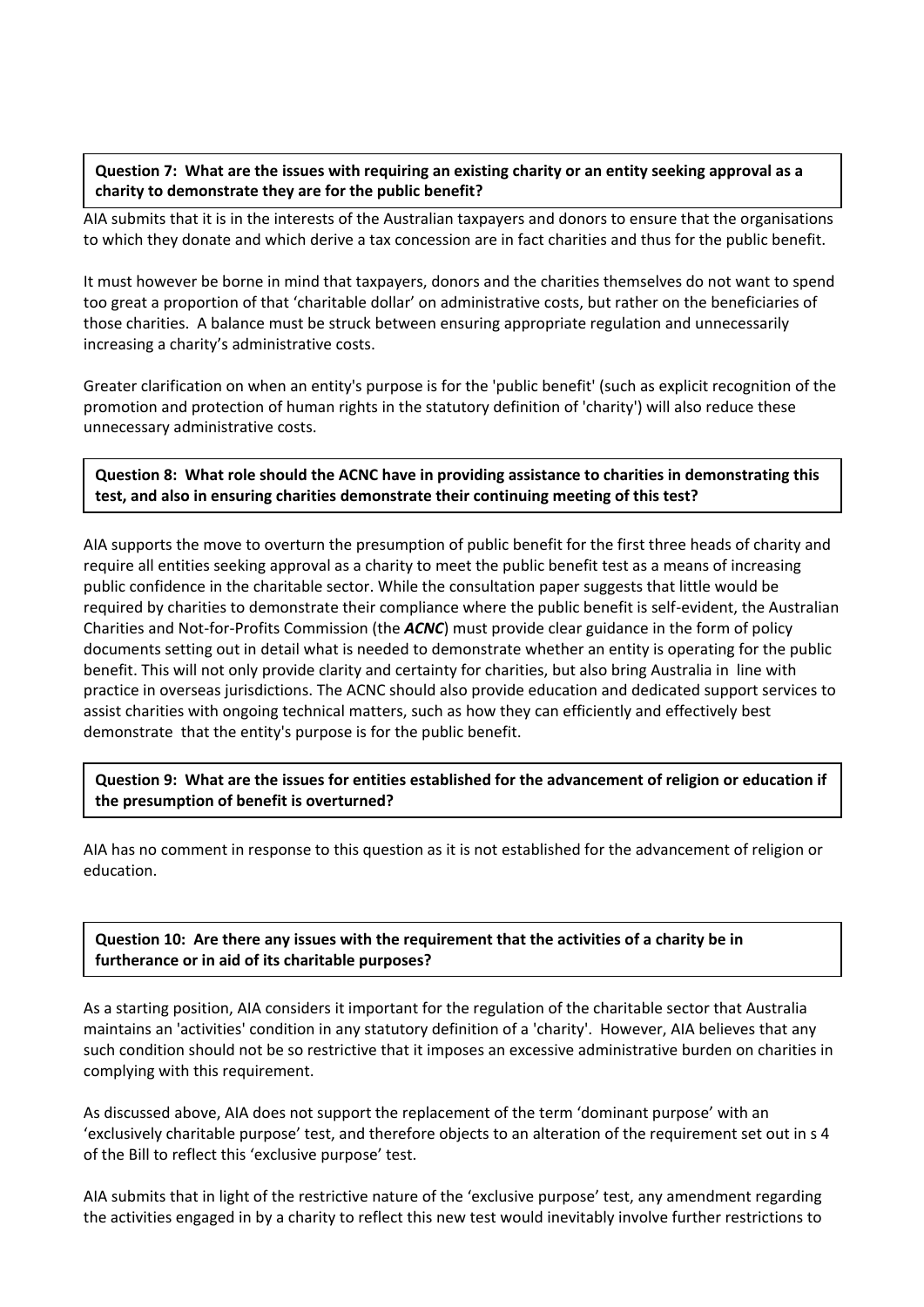the activities a charity could and could not engage in. For instance, it is not clear that if such an amendment was introduced that a charity would be able to engage in activities that are not in aid of its charitable purpose, even if these activities are isolated or insignificant, as determined in Taxation Ruling: *Income tax and fringe benefits tax: charities (TR 2011/4*).

AIA also submits the requirement of the Bill in s 4(1)(c) that a charity 'does not engage in activities that do not further or are not in aid of its dominant purpose' provides an appropriate test for judging the activities of a charity.

However, AIA also considers it extremely important that the language used in this section **does not** stipulate that a charity cannot engage in 'any' activities that do not further its charitable purpose (even if such activities are incidental or ancillary to its main activities). To do so could potentially impose significant administrative costs on charities to ensure that each and every one of its activities would not affect the charitable status of the entity.

**Question 11: Should the role of activities in determining an entity's status as a charity be further clarified in the definition?**

Assuming the activities condition of  $s.4(1)(c)$  of the Bill is adopted (or words to the same effect) it is extremely important that such a reform also provide clarity around when activities are considered to 'further' or are 'in aid of' an entity's charitable purpose.

AIA asserts that a statutory definition should incorporate the criteria articulated in the High Court decision of *Commissioner of Taxation v Word Investments* [2008] HCA 55 (*Word Investments*) and TR 2011/4. To this end, the 'natural and probable' consequences of an entity's immediate activities must be examined.

**Question 12: Are there any issues with the suggested changes to the Charities Bill 2003 as outlined above to allow charities to engage in political activities?**

AIA regards the generation of public debate concerning matters arising under the fourth head of 'other purposes beneficial to the community' as being itself a purpose beneficial to the community. The majority decision of the High Court in *Aid/Watch Incorporated and Commissioner of Taxation [2010] HCA 42*  (*Aid/Watch*)<sup>8</sup> is support for this view. In this regard, their Honours at paragraphs 44-45 stated 'communication between electors and legislators and the officers of the executive, and between electors themselves, on matters of government and politics is "an indispensable incident'"<sup>9</sup> of the Australian legal system'. The system itself requires for its operation the "agitation" for legislative and political changes"<sup>10</sup> Any burden which the common law places upon communication respecting matters of government and politics must be reasonably appropriate and adapted to serve a legitimate end in a manner which is compatible with the maintenance of that system of government.<sup>11</sup> Accordingly the purpose of attempting to change the law or government policy should not be seen as a disqualifying purpose (as provided in section 8 (2)(c) of the Bill) as long as it relates to matters arising under one of the established four heads of charity.

Further, as States are obliged to protect human rights by international treaties that they voluntarily enter into, it appears to be a necessary part of the democratic process and therefore clearly for the public benefit to insist on the fulfillment of these obligations by the respective government. In this case, campaigning for a change in the law in order to uphold protection of human rights is not related to advocating a specific

l

<sup>8</sup> *Aid/Watch Incorporated v Commissioner of Taxation [2010]* HCA 42.

 $<sup>9</sup>$  Ibid, at 44.</sup>

 $10$  Ibid, at 45.

 $11$  Ibid, at 44.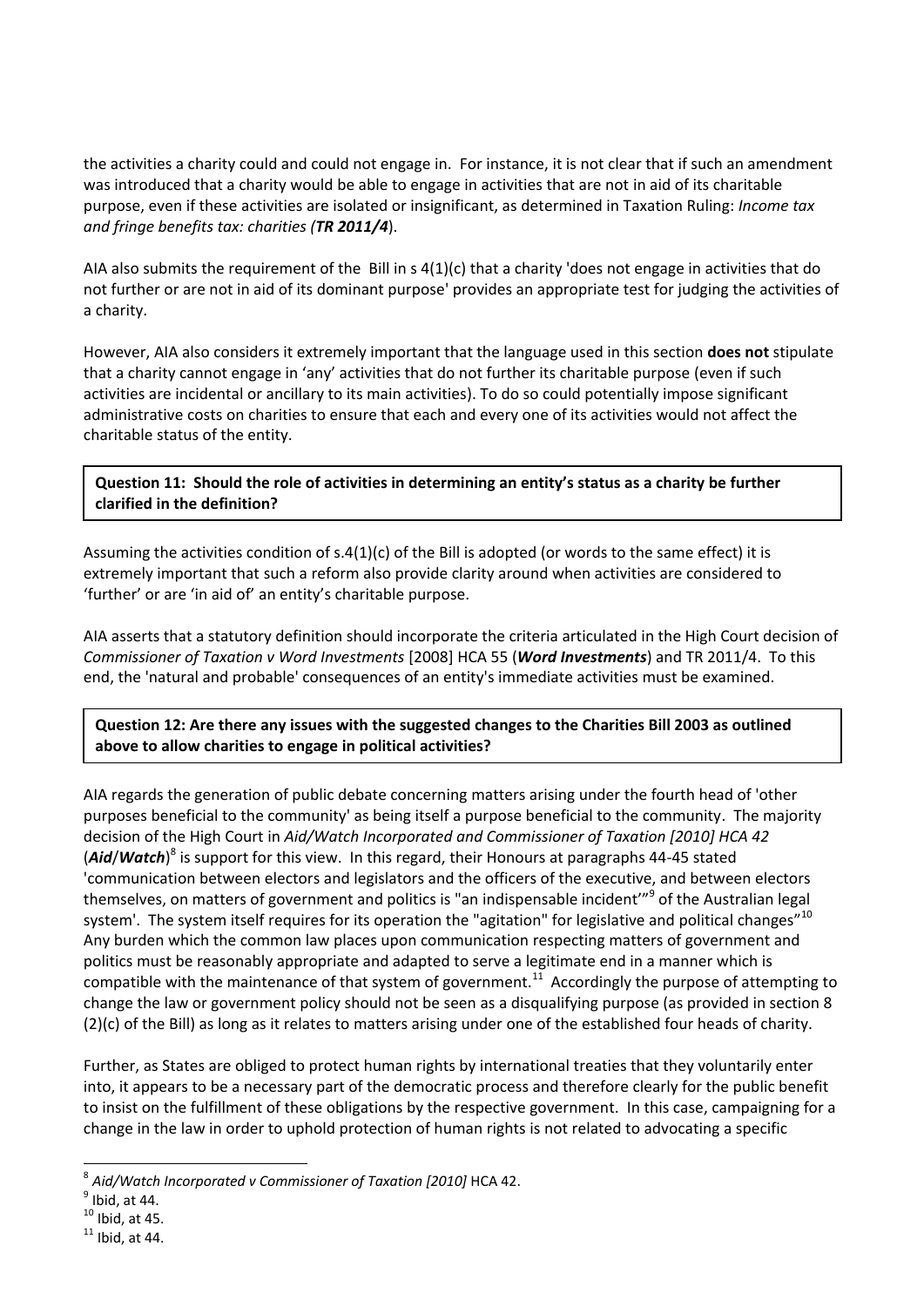political cause. Rather, it is potentially one of the most effective ways to actually prevent future human rights' infringements by the State.

AIA submits that the principles of the High Court's Aid/Watch decision (ie, specifically allowing a charity to engage in political advocacy as long as it is in furtherance and in aid of its charitable purpose) should be incorporated into a statutory definition of 'charity'.

Further guidance might be included in the explanatory material with regards to the types of activities that will constitute legitimate political advocacy.

**Question 13: Are there any issues with prohibiting charities from advocating a political party or supporting or opposing a candidate for political office?**

AIA agrees that organisations working solely to promote or benefit a political party or a specific candidate for political office should not be regarded as a charity. Political parties or candidates should be covered by laws such as the *Commonwealth Electoral Act 1918 (Cth).*

Organisations engaged in advocacy of the kind referred to in Aid/Watch should not, however, be precluded from advocating a particular party's or candidate's policy platform if it supports their charitable purpose and / or advocacy outcome. This is not to say that an organisation could adopt a partisan platform in its entirety and promote it. Rather, the organisation could, for example, promote those policies it deems consistent with its charitable purposes and activities, or rate each candidate according to his or her policies' compliance with that organisation's purposes. Otherwise such organisations would face severe difficulties in distinguishing between allowed engagements in a public debate and prohibited advocacy of a political party or candidate.

**Question 14: Is further clarification required in the definition on the types of legal entity which can be used to operate a charity?**

AIA has no comment in response to this question.

**Question 15: In the light of the** *Central Bayside* **decision is the existing definition of 'government body' on the Charities Bill 2003 adequate?**

AIA submits that the definition of 'government body' in the Bill needs to be further clarified in the explanatory material to ensure that entities that are significantly under the control and influence of the government (ie, they solely further the objectives of government, rather than their own purposes) do not gain the dual benefit of government funding and taxpayer support (in the form of tax concessions owing to their charitable status).

**Questions 16 and 17: Is the list of charitable purposes in the Charities Bill 2003 and the Extension of Charitable Purposes Act 2004 an appropriate list of charitable purposes and if not, what other charitable purposes have strong public recognition as charitable which would improve clarity if listed?**

AIA submits that 'the promotion, protection and defence of human rights' should be specifically listed as a charitable purpose. Other common law jurisdictions such as England and Wales as well as Northern Ireland included the protection and promotion of human rights explicitly as a charitable purpose in their respective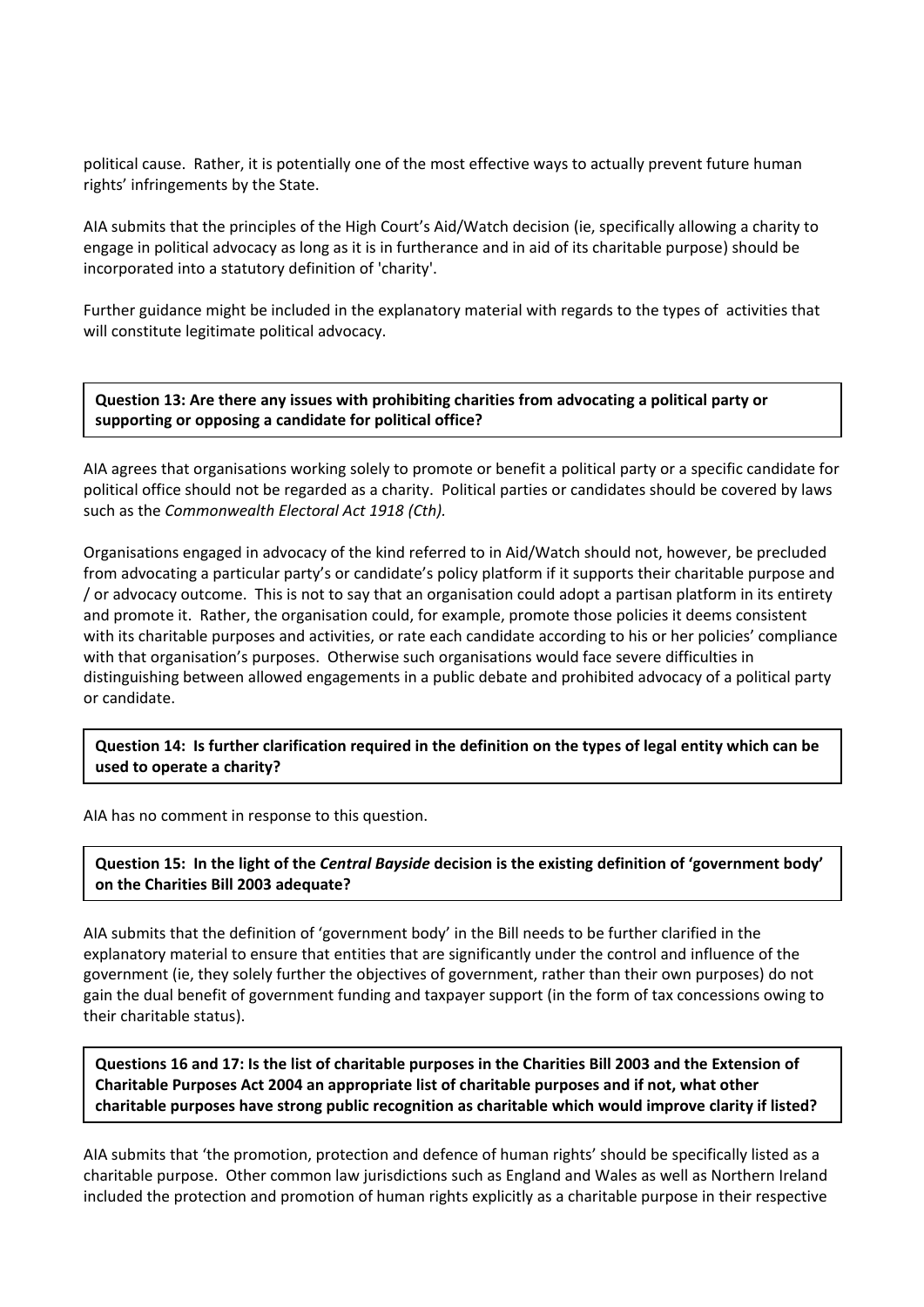legislation. In the explanatory material to the Bill it was listed as being one of the examples falling under Part 3, section  $10(1)(g)$  'any other purpose that is beneficial to the community'.

Millions of people worldwide engage in the advancement of human rights and millions of dollars are donated to this cause every year. There can be no question that the promotion and protection of human rights is publicly seen as being for the public benefit and is therefore charitable.

In order to clarify the law, the advancement of human rights should therefore be listed explicitly as being a charitable purpose.

**Question 18: What changes are required to the Charities Bill 2003 and other Commonwealth, State and Territory laws to achieve a harmonised definition of charity?**

AIA supports harmonisation of the definition of a charity which specifically includes the promotion and protection of human rights across Commonwealth, State and Territory laws. AIA as a national organisation has in the past, experienced situations where tax concessions in one state are granted but in other states are not. Differing approaches in different states in which we operate increases duplication and administrative costs which otherwise could be directed towards achieving human rights charitable purposes.

AIA submits that a single statutory definition of 'charity' be adopted across all Commonwealth, State and Territory laws.

#### **Question 19: What are the current problems and limitations with ADRFs?**

AIA has no comment in response to this question.

## **Question 20: Are there any other transitional issues with enacting a statutory definition of charity?**

AIA agrees that whatever amendments are made to the definition of charity, an education program is required to ensure that charities are fully aware of any new compliance requirements.

AIA strongly believes that clear guidance is needed for entities that are already recognised as charities regarding the transition to the new charity definition. In particular, existing charities will need to be aware of whether their charitable status will be 'rolled over' or whether they will need to reapply for recognition as a charity. As any reapplication process will require administrative and financial expense, this should be made clear at the outset.

If Treasury accept that charities can engage in political activities, so long as those activities are in furtherance and aid of its charitable purpose, AIA submits that explanatory material or guidance by the ACNC be published on the types of political activity that an charity can engage in, well before the statutory definition of 'charity' is introduced on 1 July 2013.

AIA submit that any entity currently endorsed as 'charitable' for Commonwealth law purposes automatically satisfy the statutory definition of 'charity' for a period of two years. This will enable the entity time to better adapt its activities in accordance with the requirements of the statutory definition.

00oo00